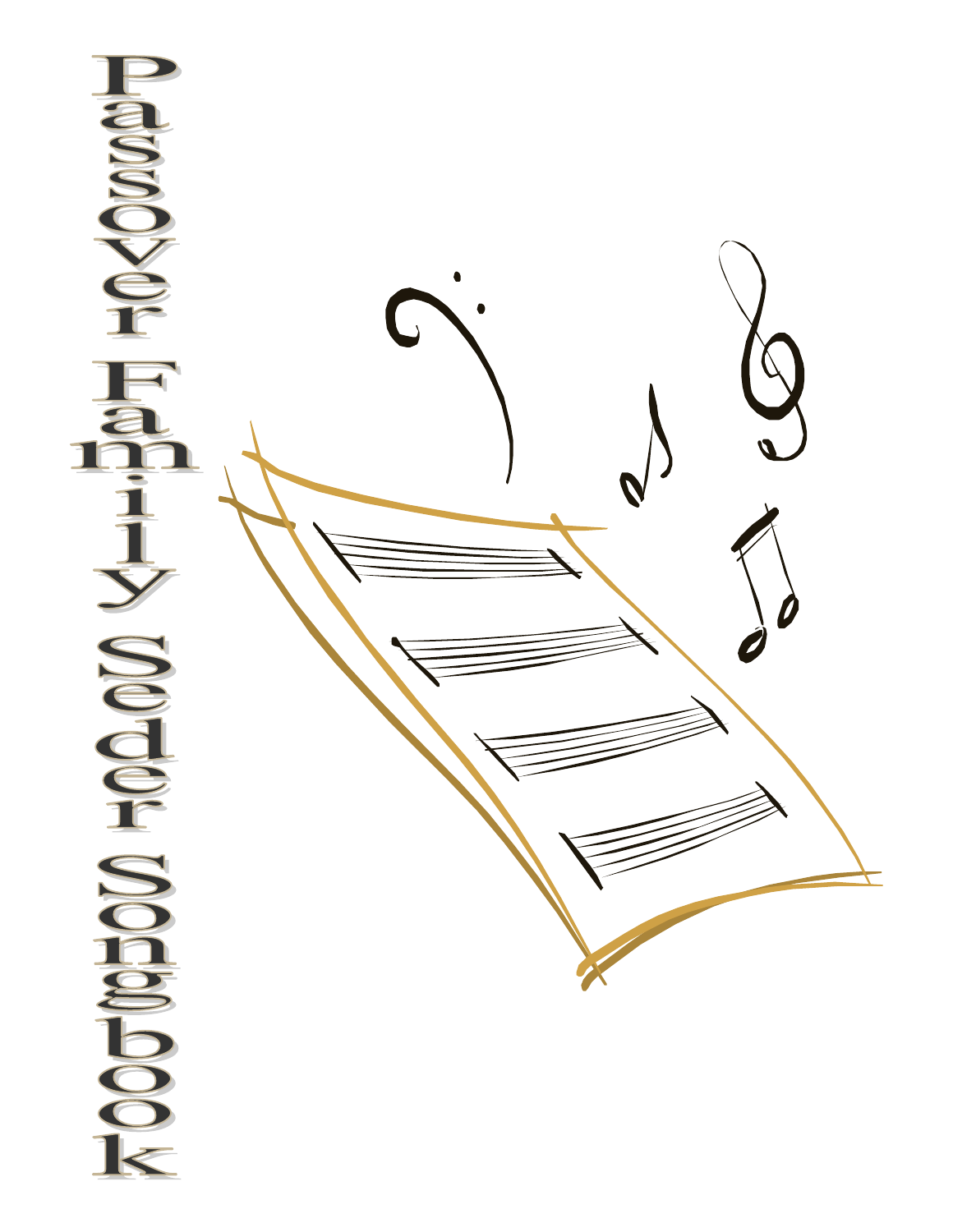#### **CONTENTS**

| <u>TITLE</u>                           | <b>PAGE</b>             |
|----------------------------------------|-------------------------|
| Take Us All Out of Egypt               | 1                       |
| These Are a Few of Our Passover Things | 1                       |
| <b>Just a Tad of Charoset</b>          | $\mathbf{2}$            |
| <b>Go Down Moses</b>                   | $\mathbf{2}$            |
| The Ballad of the Four Sons            | $\mathbf{3}$            |
| <b>The Four Questions</b>              | $\mathbf{3}$            |
| <b>Miriam's Song</b>                   | $\overline{\mathbf{4}}$ |
| <b>Dayeinu</b>                         | $\overline{\mathbf{4}}$ |
| <b>Plagues Are Coming</b>              | 5                       |
| Pharaoh, Pharaoh                       | 5                       |
| Elijah                                 | 6                       |
| Eliyahu Hanavi                         | 6                       |
| <b>Chad Gadya</b>                      | 7                       |
| L'Shana Haba'ah                        | 8                       |
| <b>Hatikvah</b>                        | 8                       |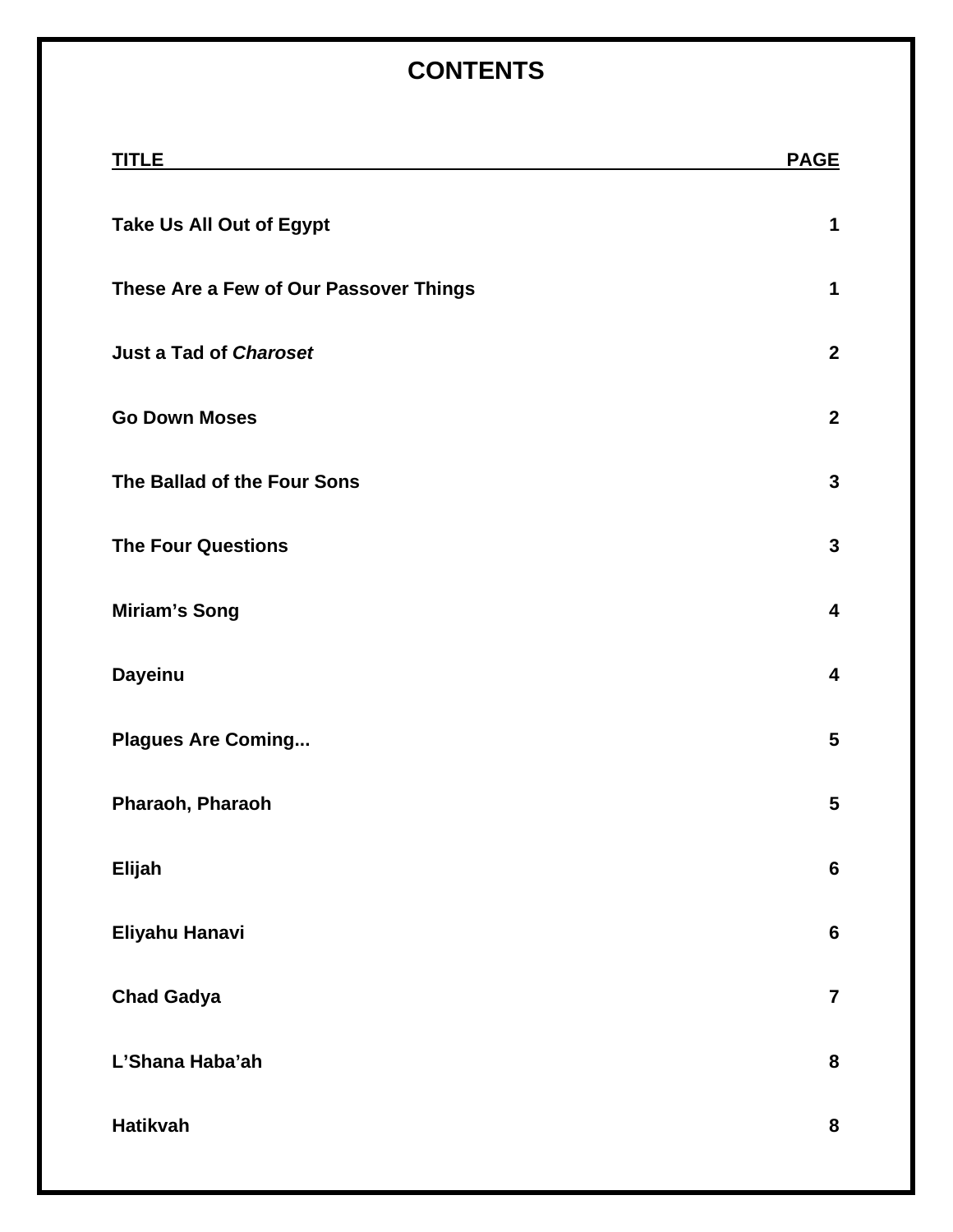## **Take Us All Out of Egypt**

(Sung to the tune of "Take Me Out to the Ball Game")

**Take us all out of Egypt, Free us from slav-er-y, Bake us some matzah in such a haste, Don't worry 'bout flavor -- Give no thought to taste, Oh it's rush, rush, rush, to the Red Sea If we don't cross it's a shame, For it's ten plagues, Down and you're out, At the Pesach history game.** 



#### **These Are a Few of Our Passover Things**

(Sung to the tune of "These are a few of my favorite things")

**Cleaning and cooking and so many dishes Out with the** *chameitz***, no pasta, no knishes Fish that's gefillted, horseradish that stings These are a few of our Passover things.** 

**Matzah and** *karpas* **and chopped up** *charoset* **Shankbones and kiddish and Yiddish neuroses Bubbie, who k'vetches, and uncles who sing: These are a few of our Passover things.** 

*Motzi* **and** *maror* **and trouble with Pharaohs Famines and locusts and slaves with wheelbarrows Matzah balls floating and eggshell that clings Theses are a few of our Passover things.** 

**When the plagues strike When the lice bite When we're feeling sad We simply remember our Passover things And then we don't feel so bad.** 

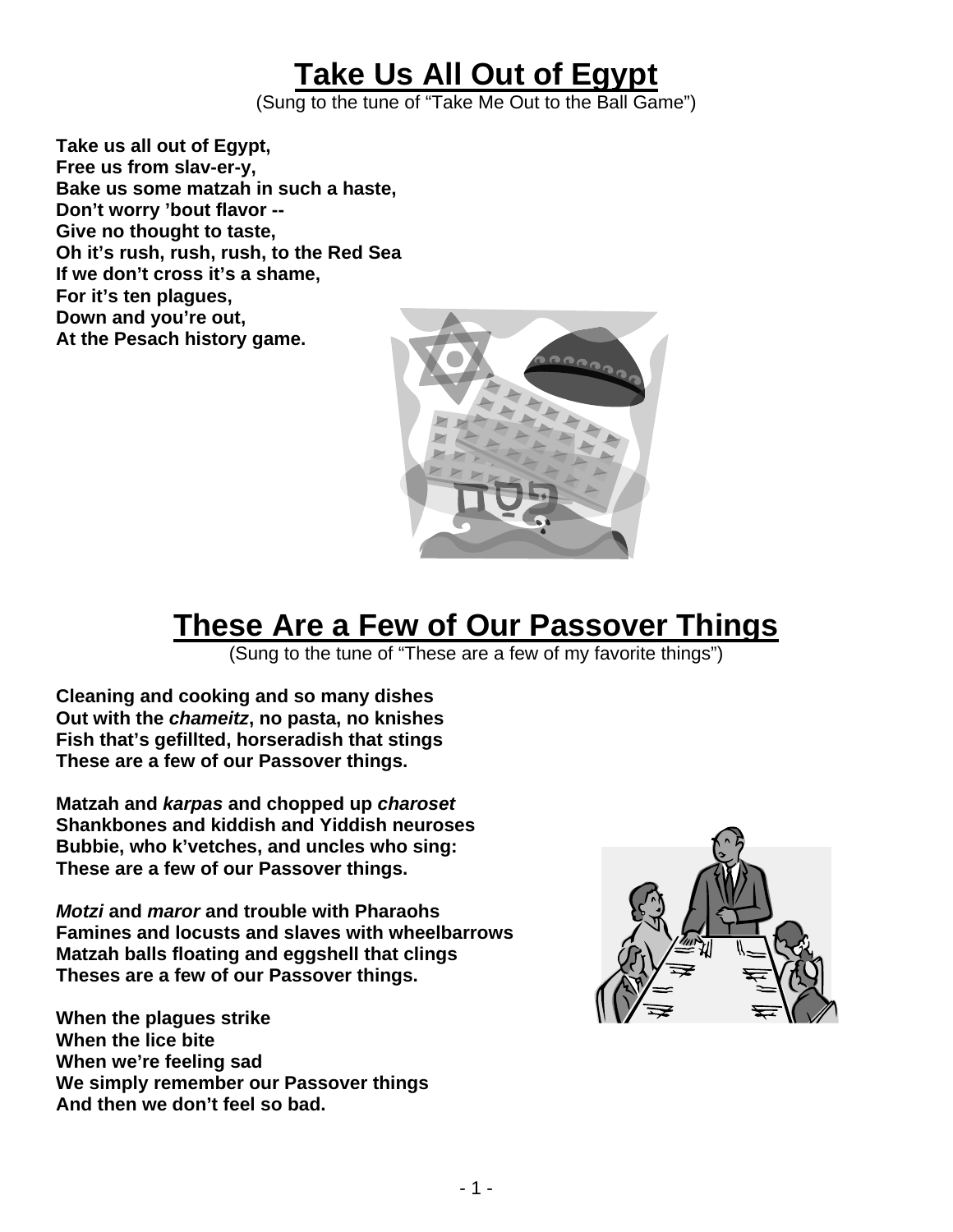# **Go Down, Moses**

**When Israel was in Egypt land, Let my people go! Oppressed so hard they could not stand, Let my people go!** 

*Chorus:* **Go down Moses, way down in Egypt land Tell old Pharaoh to let my people go!** 

**Then God told Moses what to do Let my people go! To lead the children of Israel through Let my people go!** *Chorus:*

**O let us all from bondage flee Let my people go! And soon may all this world be free, Let my people go!** *Chorus:*



# **Just a Tad of** *Charoset*

**(from "A Mary Poppins Purim")** 

*Chorus:* **Just a tad of** *charoset* **helps the bitter herbs go down, The bitter herbs go down, The bitter herbs go down. Just a tad of** *charoset* **helps the bitter herbs go down, In the most disguising way.** 

**Oh, back in Egypt long ago,** 

**The Jews were slaves under Pharaoh. They sweat and toiled and labored through the day. So when we gather pesach night, We do what we think right.**  *Maror***, we chew, To feel what they went through.** *Chorus:*

**So after years of slavery They saw no chance of being free. Their suffering was the only life they knew. But baby Moses grew up tall, And said he'd save them all. He did, and yet, We swear we won't forget. That…** *Chorus:*

**While the** *maror* **is being passed, We all refill our water glass, Preparing for the taste that turns us red. Although** *maror* **seems full of minuses, It sure does clear our sinuses. But what's to do? It's hard to be a Jew!!!** *Chorus:*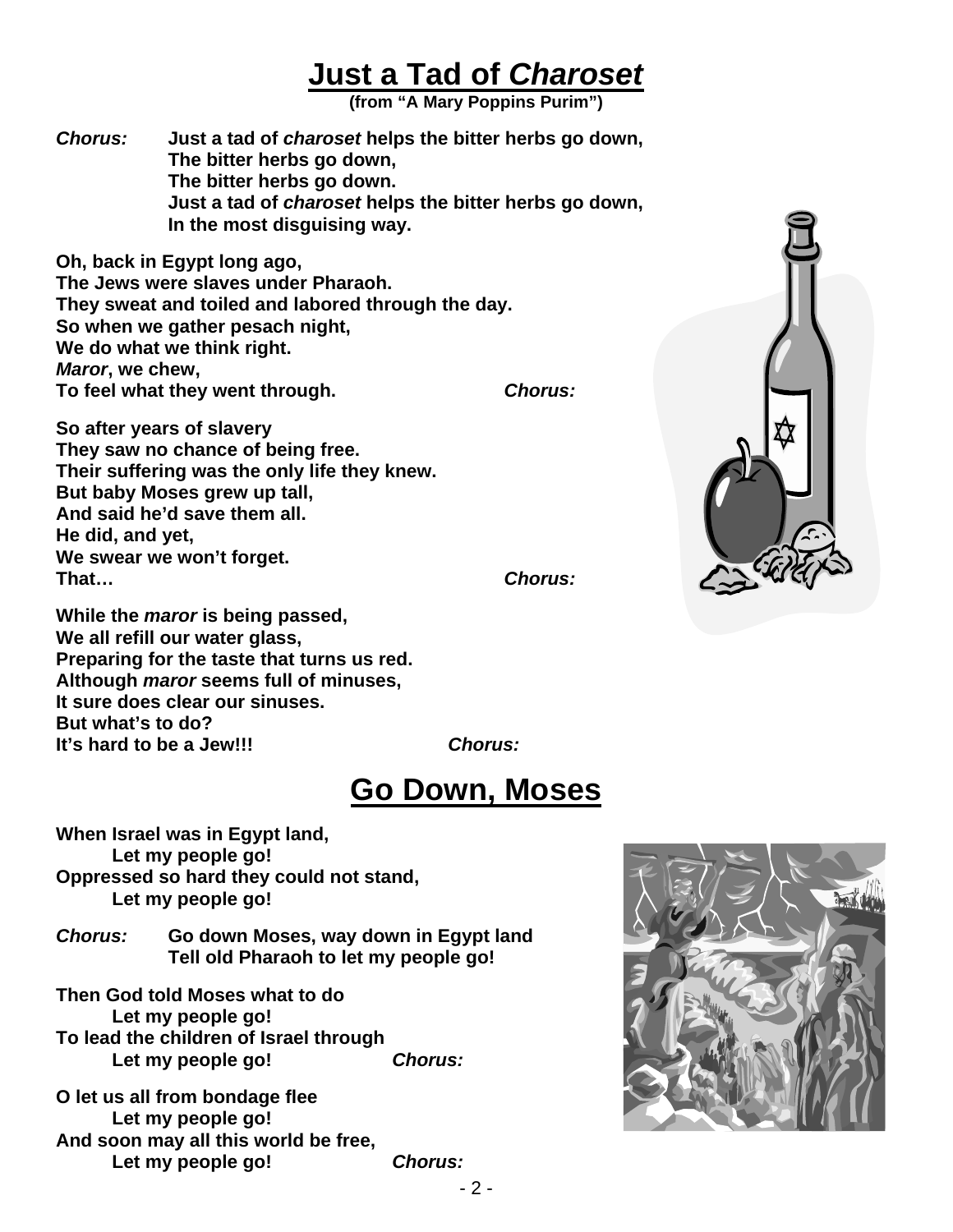## **The Ballad of the Four Sons**

(To the tune of "My Darling Clementine")

**Said the father to his children "At the seder you will dine, You will eat your fill of matzah You will drink four cups of wine."** 

**Now this father had no daughters, But his sons they numbered four. One was wise and one was wicked, One was simple and a bore.** 

**And the fourth was sweet and winsome, He was young and he was small. While his brothers asked the questions, He could scarcely speak at all.** 

**Said the wise son of his father, "Would you please explain the laws? Of the customs of the seder Will you please explain the cause?"** 

**And the father proudly answered, "As our fathers ate in speed. Ate the paschal lamb till midnight And from slavery were freed."** 

**"So we follow the example And by midnight must complete All the seder, and we should not After twelve remain to eat."** 

**Then did sneer the son so wicked, "What does all this mean to you?" And the father's voice was bitter As his grief and anger grew.** 

**"If yourself you don't consider As a son of Is-ra-el, Then for you this has no meaning, You could be a slave as well."** 

**Then the simple son said simply, "What is this?" and quietly, The good father told his offspring, "We were freed from slavery."** 

**But the youngest son was silent For he could not ask at all, His bright eyes were bright with wonder As his father told him all.** 

**Now, dear children heed the lesson. And remember evermore: What the father told his children, Told his sons that numbered four.** 

# **The Four Questions**

**Mah nishtana halaila hazeh mikol haleilot, mikol haleilot?** 

**Sheb'chol haleilot, anu ochlin chametz u'matzah, chametz u'matzah, Ha-laila hazeh, ha-laila hazeh, kulo matzah. (2X)** 

**Sheb'chol haleilot, anu ochlin sh'ar yirakot, sh'ar yirakot, Ha-laila hazeh, ha-laila hazeh, maror. (2X)** 

**Sheb'chol haleilot, ein anu mat'bilin afilu pa-am echat, afilu pa-am echat, Ha'laila hazeh, ha'laila hazeh, sh'tei f'amim. (2X)** 

**Sheb'chol haleilot, anu ochlin, beyn yoshvin u-veyn m'subin, beyn yoshvin u-veyn m'subin, Ha-laila hazeh, ha-laila hazeh, kulanu m'subin. (2X)** 

*How is this night different from all other nights? On all other nights we eat* **chameitz** *and matzah, why on this night do we eat only matzah? On all other nights we eat other kinds of vegetables, why on this night do we eat only* **maror***? On all other nights we do not dip even once, why on this night do we dip twice? On all other nights we eat either sitting or reclining, why on this night do we all recline?*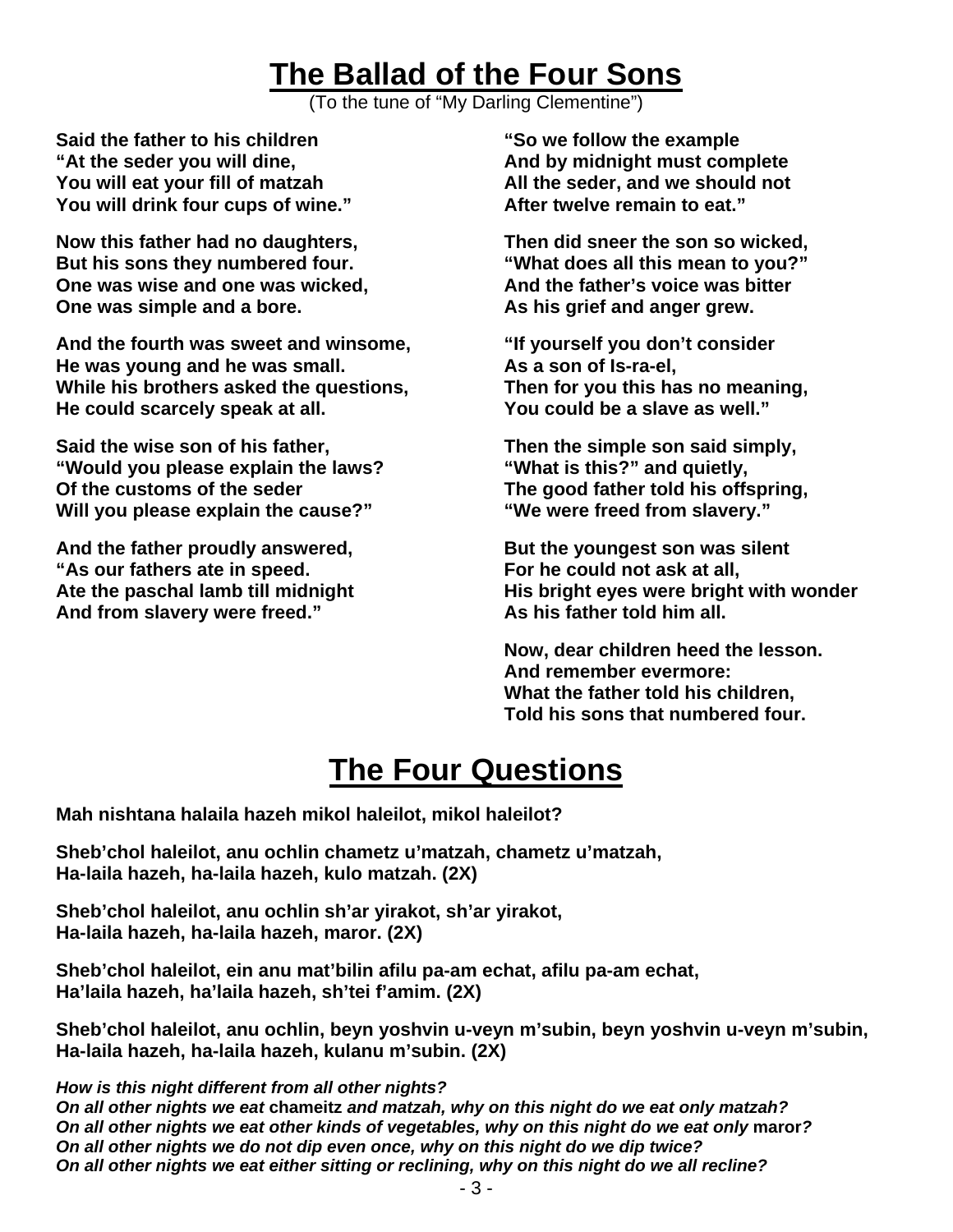# **Miriam's Song**

*Chorus***: And the woman dancing with their timbrels Followed Miriam as she sang her song Sing a song to the One whom we've exalted Miriam and the women danced and danced the whole night long.** 

**And Miriam was a weaver of unique variety The tapestry she wove was one which sang our history With every strand and every thread she crafted her delight A woman touched with spirit she dances toward the light.** *Chorus:*

**When Miriam stood upon the shores and gazed across the sea The wonder of this miracle she soon came to believe Whoever thought the sea would part with an outstretched hand And we would pass to freedom and march to the Promised Land.** *Chorus:* 



**And Miriam the prophet took her timbrel in her hand And all the women followed her just as she had planned And Miriam raised her voice in song, she sang with praise and might We've just lived through a miracle, we're going to dance tonight.** *Chorus:*

#### **Dayeinu**

**Il-u ho-tzi, Ho-tzi-a-nu Ho-tzi-a-nu mi-mitz-ra-yim Ho-tzi-a-nu mi-mitz-ra-yim Da-yei-nu** 

*Refrain:* **Da, da-yei-nu (3X) Da-yei-nu (3X) Da-da-yei-nu (3X) Da-yei-nu (2X)** 

**I-lu na-tan, na-tan la-nu, Na-tan la-nu et ha-sha-bat, Na-tan la-nu et ha-sha-bat, Da-yei-nu.** *Refrain:* 

**I-lu na-tan, na-tan la-nu Na-tan la-nu et ha-to-rah Na-tan la-nu et ha-to-rah Da-yei-nu** *Refrain:* 

*It would have been enough!* 

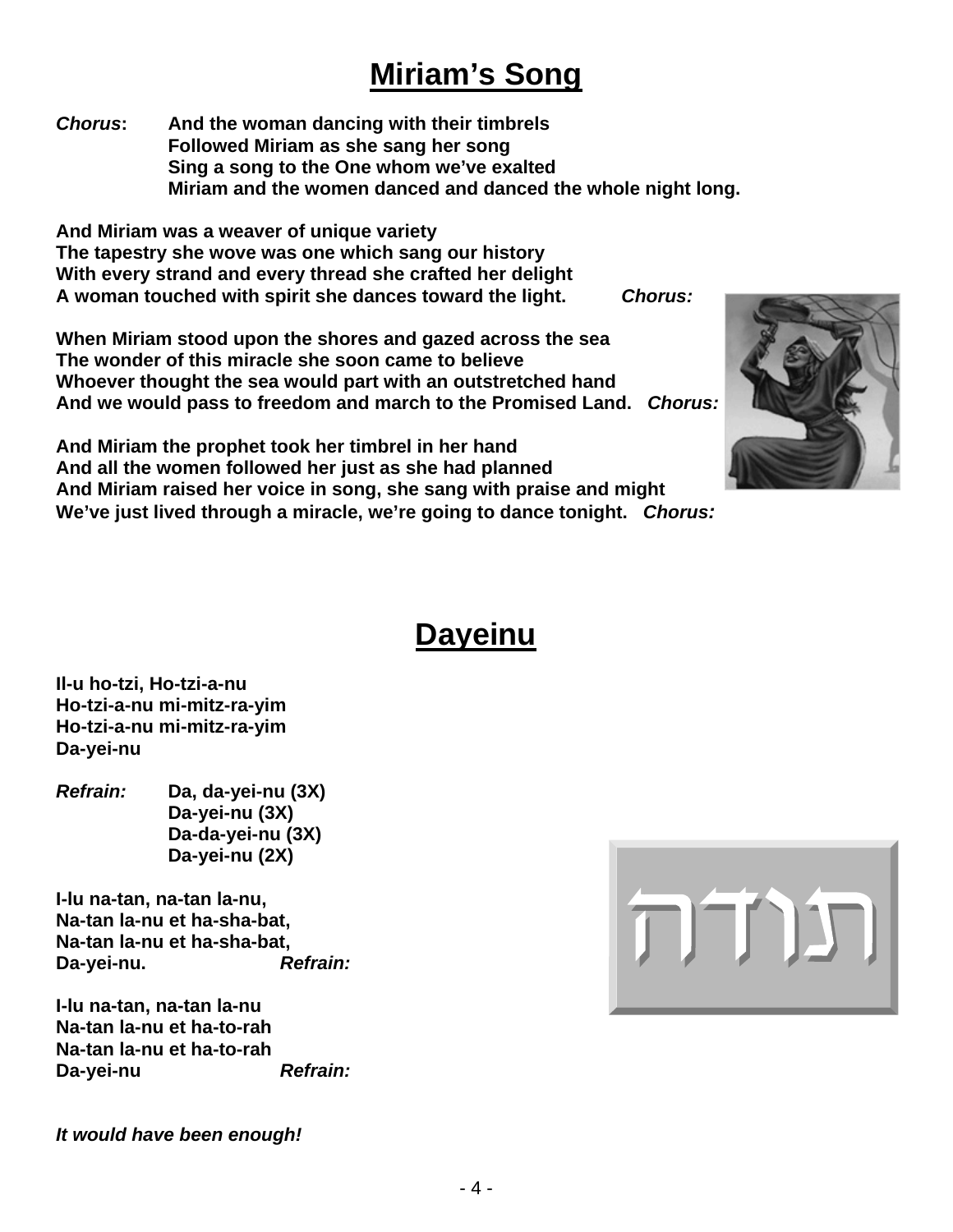# **Plagues Are Coming…**

#### **(Dayo)**

**Refrain: Pharaoh, Pharaoh** 

**Plagues are coming and we wanna go home.** 

**First comes the water turned to blood, (Refrain)** 

**Second are the frogs jumping in the mud (Refrain)** 

**Third are the lice crawling in my hair (Refrain)** 

**Fourth are the beasts roaming everywhere (Refrain)** 

**Fifth are the cattle dying one by one (Refrain)** 

**Sixth are the boils that are no fun (Refrain)** 

**Seventh is the hail falling down like rain (Refrain)** 

**Eighth are the locusts eating up the grain (Refrain)** 

**Ninth is the darkness in the sky (Refrain)** 

**Last of all you'll see the first born die (Refrain)** 





**(To the tune of "Lui, Lui")** 

*Chorus:* **Oh, Pharaoh, Pharaoh, whoa baby, Let my people go yeah, yeah, yeah, yeah.** 

**A burning bush told me just the other day That I should come to Egypt and say: "It's time to let my people be free Listen to God if you won't listen to me."** *Chorus:*

**Well, me and my people going to the Red Sea With Pharaoh's best army coming after me Took my staff, put it in the sand And all of God's people walked on dry land.** *Chorus:*

**Well Pharaoh's army was a-coming too So what do you think that God did do? Had me take my staff, and clear my throat And all of Pharaoh's army did the dead man's float.** *Chorus:*

**Well that's the story of the stubborn goat Pharaoh should have known that chariots don't float The lesson is simple it's easy to find When God says "go" you had better mind.** 

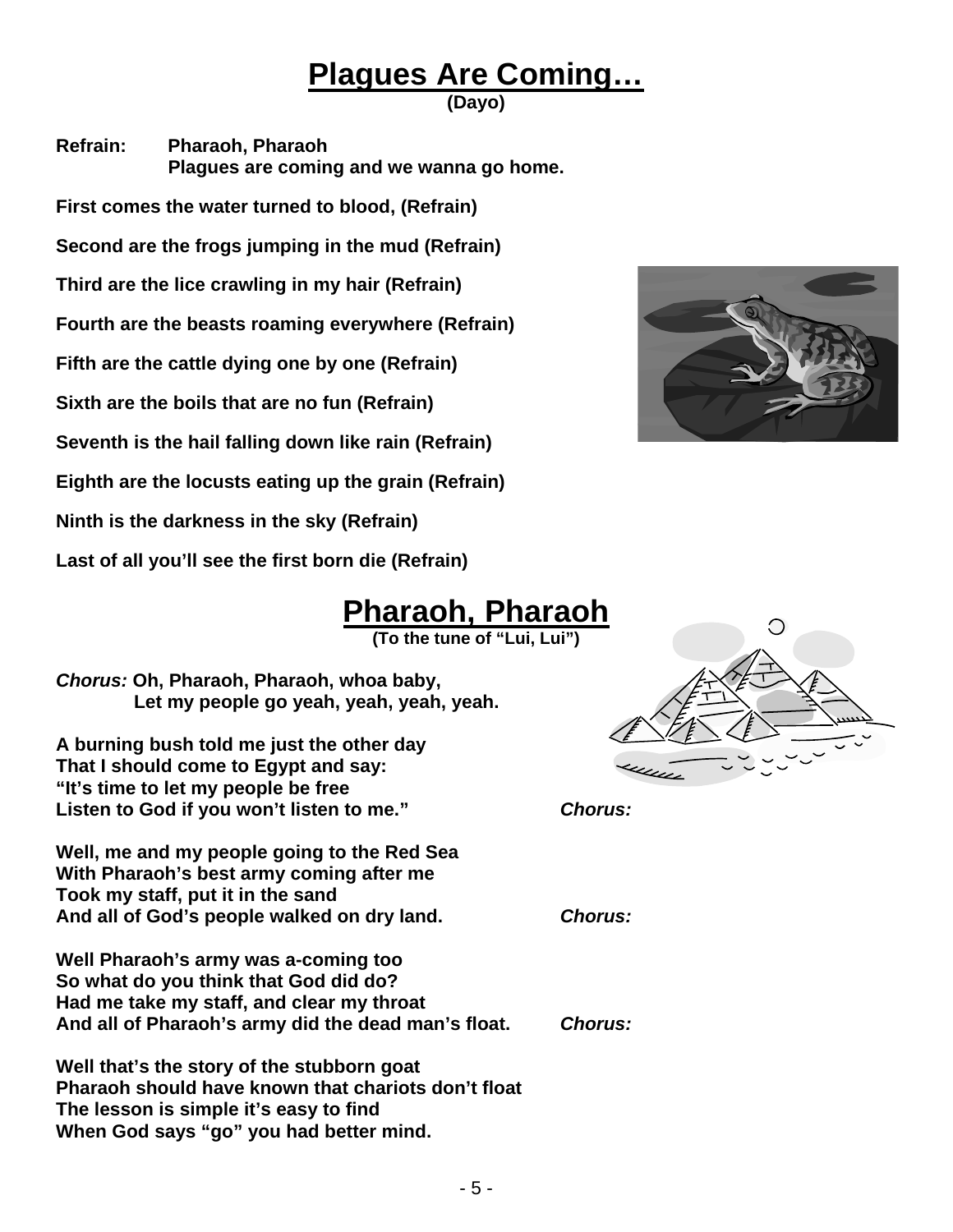**Elijah** (Sung to the tune of "Maria")

**Elijah! I just saw the prophet Elijah And suddenly that name Will never sound the same to me. Elijah! He came to our seder Elijah! He had his cup of wine, But could not stay to dine This year— Elijah! For your message all Jews are waiting: That the time's come for peace and not hating— Elijah— Next year we'll be waiting. Elijah!** 

# **Eliyahu Hanavi**

**Ei-li-ya-hu ha-na-vi, ei-li-ya-hu ha-tish-bi Ei-li-ya-hu, (2X) ei-li-ya-hu ha-gi-la-di** 

**Bim-hei-ra v'-ya-mei-nu, Ya-vo ei-lei-nu Im ma-shi-ach ben Da-vid. (2X)** 

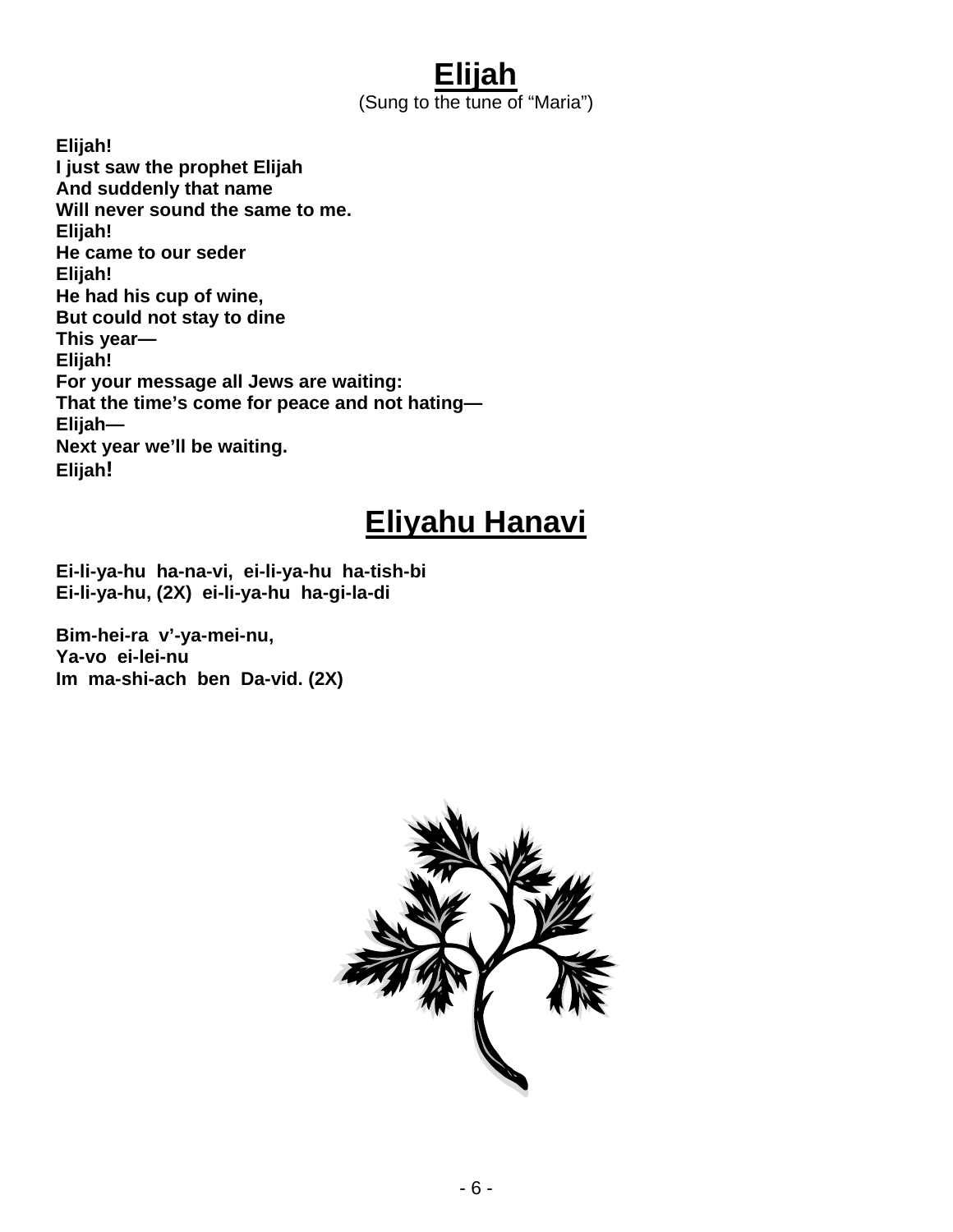## **Chad Gadya**

**(An Only Kid)** 

#### *Chorus:* **My father bought for two** *Zuzim Chad Gadya*

- **1. Then came the cat 2. Then came the dog**
- **3. Then came the stick 4. Then came the fire That bit the cat That beat the dog That ate the kid That bit the cat**  *Chorus:* **That ate the kid**
- **5. Then came the water 6. Then came the ox That bit the cat That beat the dog That beat the dog That beat the dog That beat the dog That beat the dog That beat the dog That beat the dog That beat the dog That beat the dog That beat the dog That beat the dog That b That ate the kid That bit the cat**  *Chorus:* **That ate the kid**
- And killed the ox **And slew the butcher And slew the butcher That drank the water That killed the ox That killed the ox That quenched the fire That drank the water** That burned the stick That quenched the fire  **That beat the dog That burned the stick That bit the cat That beat the dog That ate the kid Than bit the cat** *Chorus:* **That ate the kid**
- **9. Then came the Holy One, blessed be He, And destroyed the angel of death That slew the butcher That killed the ox That drank the water That quenched the fire That burned the stick That beat the dog That bit the cat That ate the kid**  *Chorus:*
- And ate the kid **And bit the cat** *Chorus:* **That ate the kid** *Chorus:*
- And beat the dog **And burned the stick And burned the stick** *Chorus:*
- And quenched the fire **And drank the water** And drank the water That burned the stick That quenched the fire  **That beat the dog That burned the stick** *Chorus:*
- **7. Then came the butcher 8. Then came the angel of death** *Chorus:*